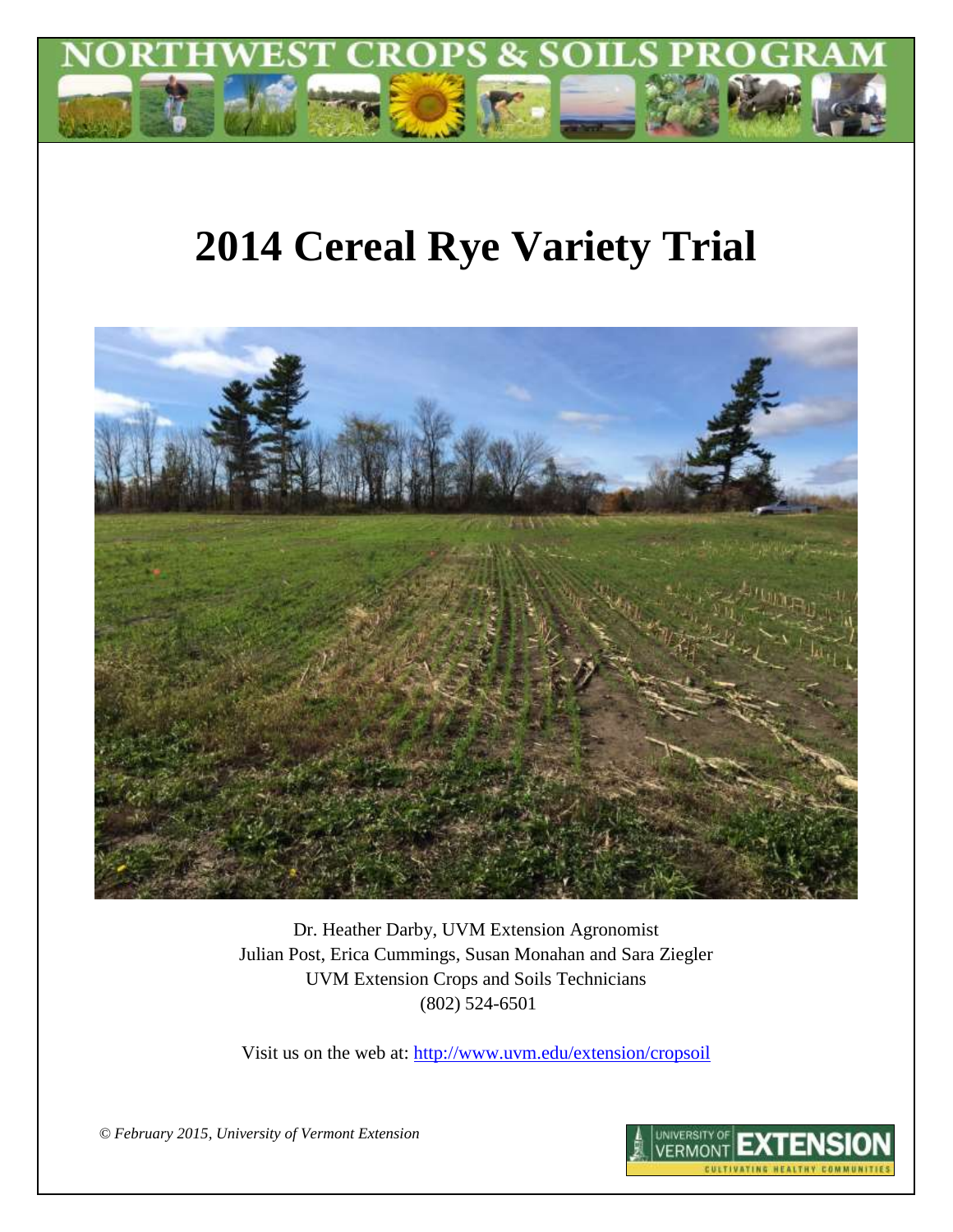## **2014 CEREAL RYE VARIETY TRIAL Dr. Heather Darby, University of Vermont Extension heather.darby[at]uvm.edu**

In 2014, University of Vermont Extension Northwest Crops and Soils Program conducted a variety trial of three varieties of winter rye. The varieties were Huron, Spooner, and one variety that was not specified (VNS). Recently, there has been increased interest in cereal rye as a culinary grain. The purpose was to determine which variety performs best in Vermont when grown for grain.

# **MATERIALS AND METHODS**

The experimental design of the study was a randomized complete block with treatment plots replicated four times. Treatments were three varieties: Huron, Spooner, and one variety not specified (VNS). The trial field was fall plowed. Liquid manure was spread on 23-Sep 2013 to provide 60lbs nitrogen (N) per acre. The field was disked and prepared with a spike tooth harrow to prepare the seedbed for planting. The plots were planted with a Kincaid cone seeder on 27-Sep; plots were 5' x 20' (Table 1). On 24-Oct 2013, populations were taken by counting the number of plants in three 12" sections of each plot. In the 2014 season, three plant heights per plot were measured on 21-Jul. Lodging was also assessed.

|                                | Borderview Research Farm, Alburgh, VT.  |
|--------------------------------|-----------------------------------------|
| Soil type                      | Benson rocky silt loam                  |
| Previous crop                  | Forage summer annuals                   |
| Tillage operations             | Fall plow, disc, and spike tooth harrow |
| Harvest area (ft.)             | 5 x 20                                  |
| Seeding rate (lbs. $ac^{-1}$ ) | 100                                     |
| Replicates                     | $\overline{4}$                          |
| Planting date (2013)           | $27-Sep$                                |
| Harvest date (2014)            | $1-Aug$                                 |

**Table 1: Agronomic and trial information for the rye cover crop variety trial, 2013-2014.**

Grain plots were harvested at the Alburgh site with an Almaco SPC50 plot combine on 1-Aug. Following harvest, seed was cleaned with a small Clipper cleaner (A.T. Ferrell, Bluffton, IN). Grain moisture, test weight, and yield were calculated. An approximate one pound subsample was collected to determine quality. Quality measurements included standard testing parameters used by commercial mills. Test weight was measured by the weighing of a known volume of grain. Once test weight was determined, the samples were then ground into flour using the Perten LM3100 Laboratory Mill. At this time, flour was evaluated for its protein content, falling number, and mycotoxin levels. Grains were analyzed for protein content using the Perten Inframatic 8600 Flour Analyzer. The determination of falling number (AACC Method 56-81B, AACC Intl., 2000) was measured on the Perten FN 1500 Falling Number Machine. The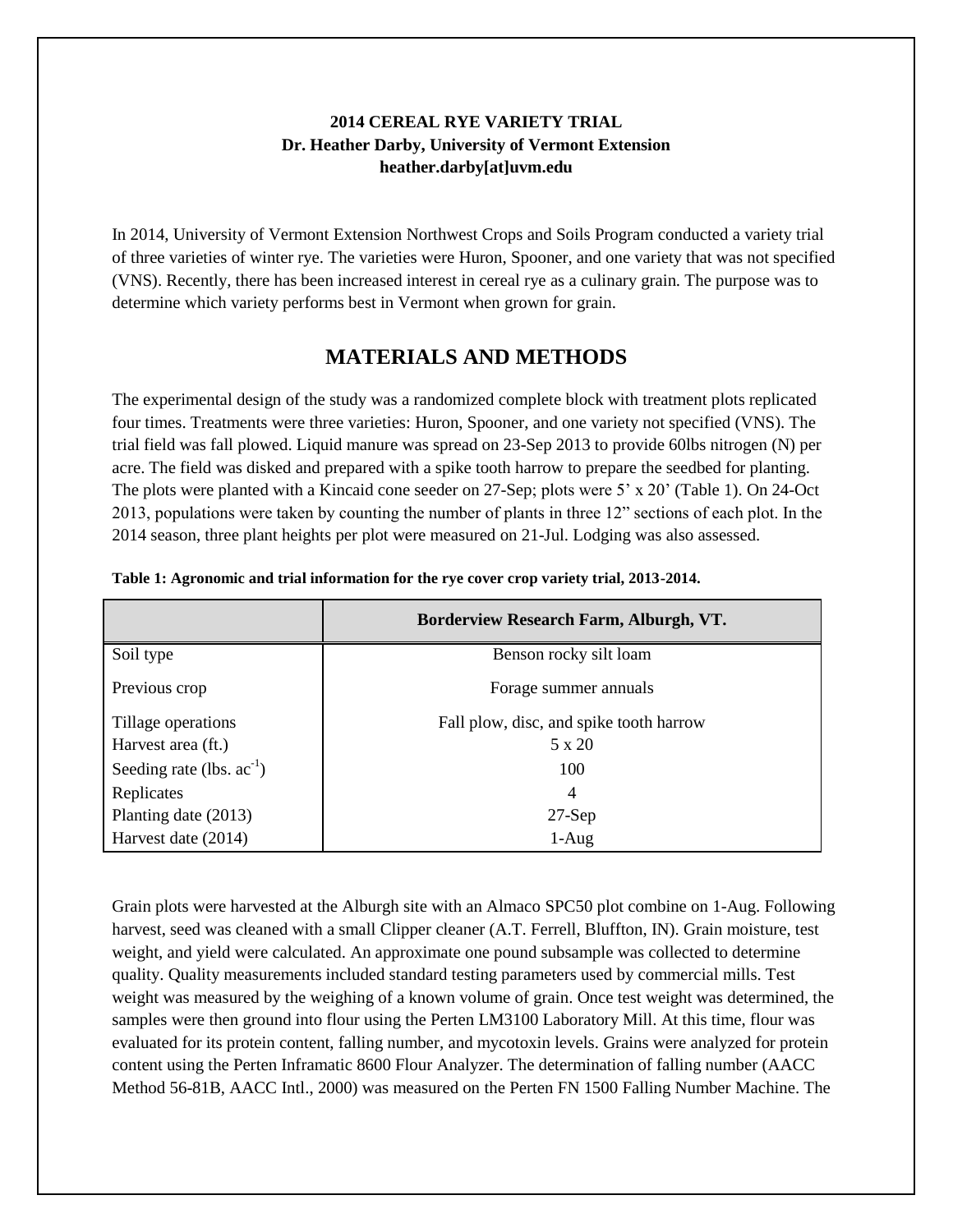falling number is related to the level of sprout damage that has occurred in the grain. It is measured by the time it takes, in seconds, for a stirrer to fall through a slurry of flour and water to the bottom of the tube. Deoxynivalenol (DON) analysis was done using Veratox DON 5/5 Quantitative test from the NEOGEN Corp. This test has a detection range of 0.5 to 5 ppm. Samples with DON values greater than 1 ppm are considered unsuitable for human consumption.

Variations in project results can occur because of variations in genetics, soil, weather, and other growing conditions. Statistical analysis makes it possible to determine whether a difference among treatments is real or whether it might have occurred due to other variations in the field. At the bottom of each table, a LSD value is presented for each variable (e.g. yield). Least Significant Differences (LSD's) at the 10% level of probability are shown. Where the difference between two treatments within a column is equal to or greater than the LSD value at the bottom of the column, you can be sure in 9 out of 10 chances that there is a real difference between the two values. Treatments that were not significantly lower in performance than the highest value in a particular column are indicated with an asterisk. In the example below, treatment A is significantly different from treatment C but not from treatment B. The difference between A and B is equal to 200, which is less than the LSD value of 300. This means that these treatments did not differ in yield. The difference between A and C is equal to 400, which is greater than the LSD value of 300. This means that the yields of these treatments were significantly different from one another.

| <b>Treatment</b> | Yield |
|------------------|-------|
| А                | 2100* |
| B                | 1900* |
| C                | 1700  |
| LSD.             | 300   |

### **RESULTS**

Using data from a Davis Instruments Vantage Pro2 Weather Station on-site at Borderview Research Farm in Alburgh, VT, weather data were summarized for the 2013-2014 growing season (Table 2). The growing season this year was marked by lower than normal temperatures in September, April, and July, and higher than normal rainfall throughout the growing season (Apr-Jul). In Alburgh, there was an accumulation of 4756 Growing Degree Days (GDDs), which is 284 GDDs below the 30 year average.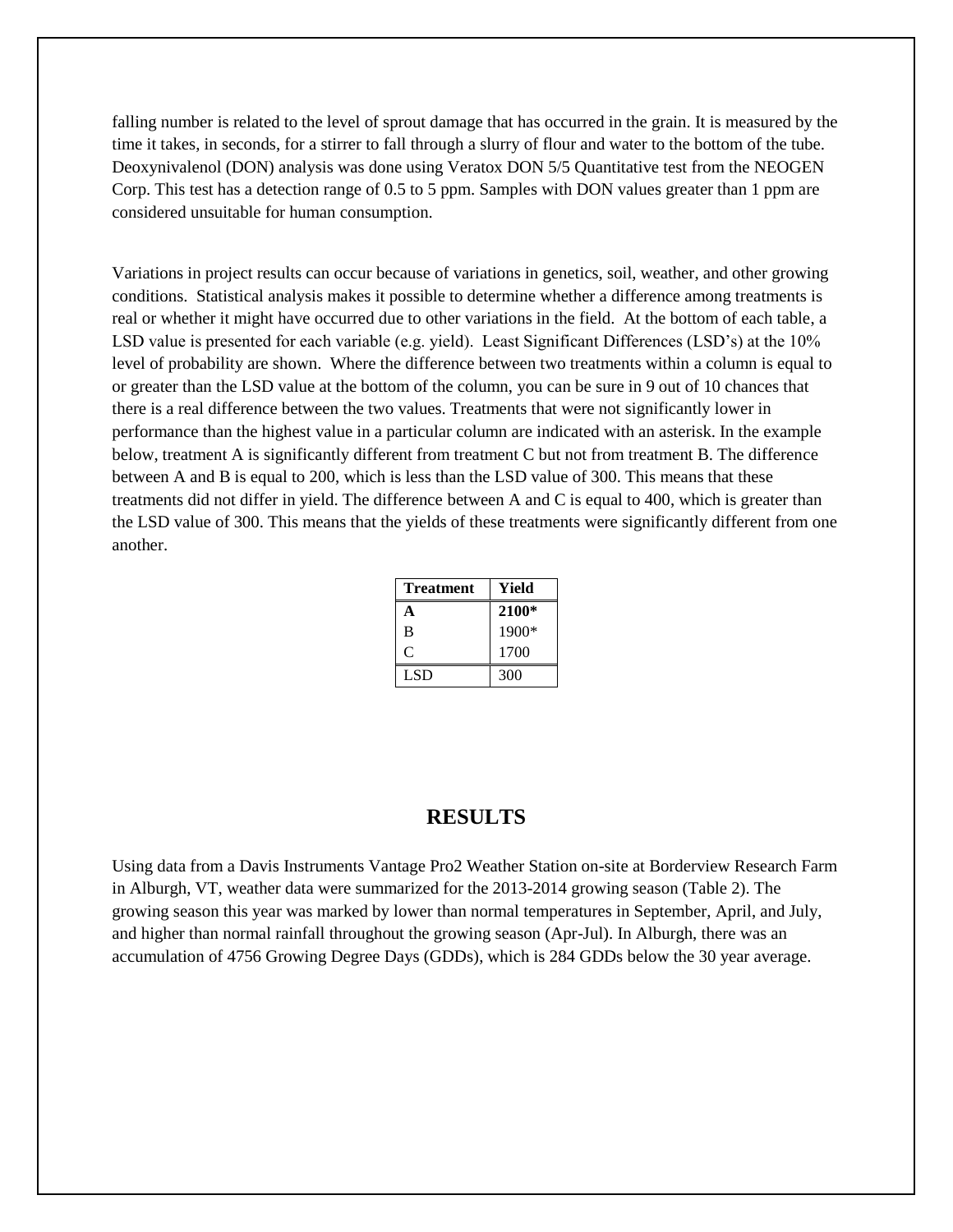| Alburgh, VT                         | $Sep-13$ | $Oct-13$ | Apr-14  | $May-14$ | $Jun-14$ | $Jul-14$ |
|-------------------------------------|----------|----------|---------|----------|----------|----------|
| Average temperature $({}^{\circ}F)$ | 59.3     | 51.1     | 43.0    | 57.4     | 66.9     | 69.7     |
| Departure from normal               | $-1.30$  | 2.90     | $-1.80$ | 1.00     | 1.10     | $-0.90$  |
|                                     |          |          |         |          |          |          |
| Precipitation (inches)              | 2.20     | 2.39     | 4.34    | 4.90     | 6.09     | 5.15     |
| Departure from normal               | $-1.44$  | $-1.21$  | 1.52    | 1.45     | 2.40     | 1.00     |
|                                     |          |          |         |          |          |          |
| Growing Degree Days (base 32°F)     | 825      | 600      | 330     | 789      | 1041     | 1171     |
| Departure from normal               | $-33.4$  | 98.2     | $-53.9$ | 32.8     | 27.3     | $-26.9$  |

**Table 2. Temperature and precipitation summary for Alburgh, VT, 2013 and 2014.**

Based on weather data from a Davis Instruments Vantage Pro2 with WeatherLink data logger.

Historical averages are for 30 years of NOAA data (1981-2010) from Burlington, VT.

◊ October 2013 precipitation data based on National Weather Service data from cooperative stations in Burlington, VT

[\(http://www.nrcc.cornell.edu/page\\_nowdata.html\)](http://www.nrcc.cornell.edu/page_nowdata.html).

There was no significant difference in plant populations or plant height among the cereal rye varieties evaluated in the trial (Tables 3 and 4).

#### **Table 3: Cereal rye populations recorded on 24-Oct 2013, Alburgh, VT.**

| Variety    | Plants         |
|------------|----------------|
|            | m <sup>2</sup> |
| <b>VNS</b> | 235            |
| Spooner    | 278            |
| Huron      | 282            |
| <b>LSD</b> | <b>NS</b>      |
| Trial mean | 268            |

Treatments indicated in **bold** had the top observed performance.

LSD – Least significant difference

NS – No significant difference

#### **Table 4: Height of 3 cereal rye varieties on 21-Jul 2014, Alburgh, VT.**

| Variety           | cm        |
|-------------------|-----------|
| Huron             | 143       |
| Spooner           | 140       |
| <b>VNS</b>        | 135       |
| <b>LSD</b>        | <b>NS</b> |
| <b>Trial Mean</b> | 139       |

Treatments indicated in **bold** had the top observed performance.

LSD – Least significant difference

NS – No significant difference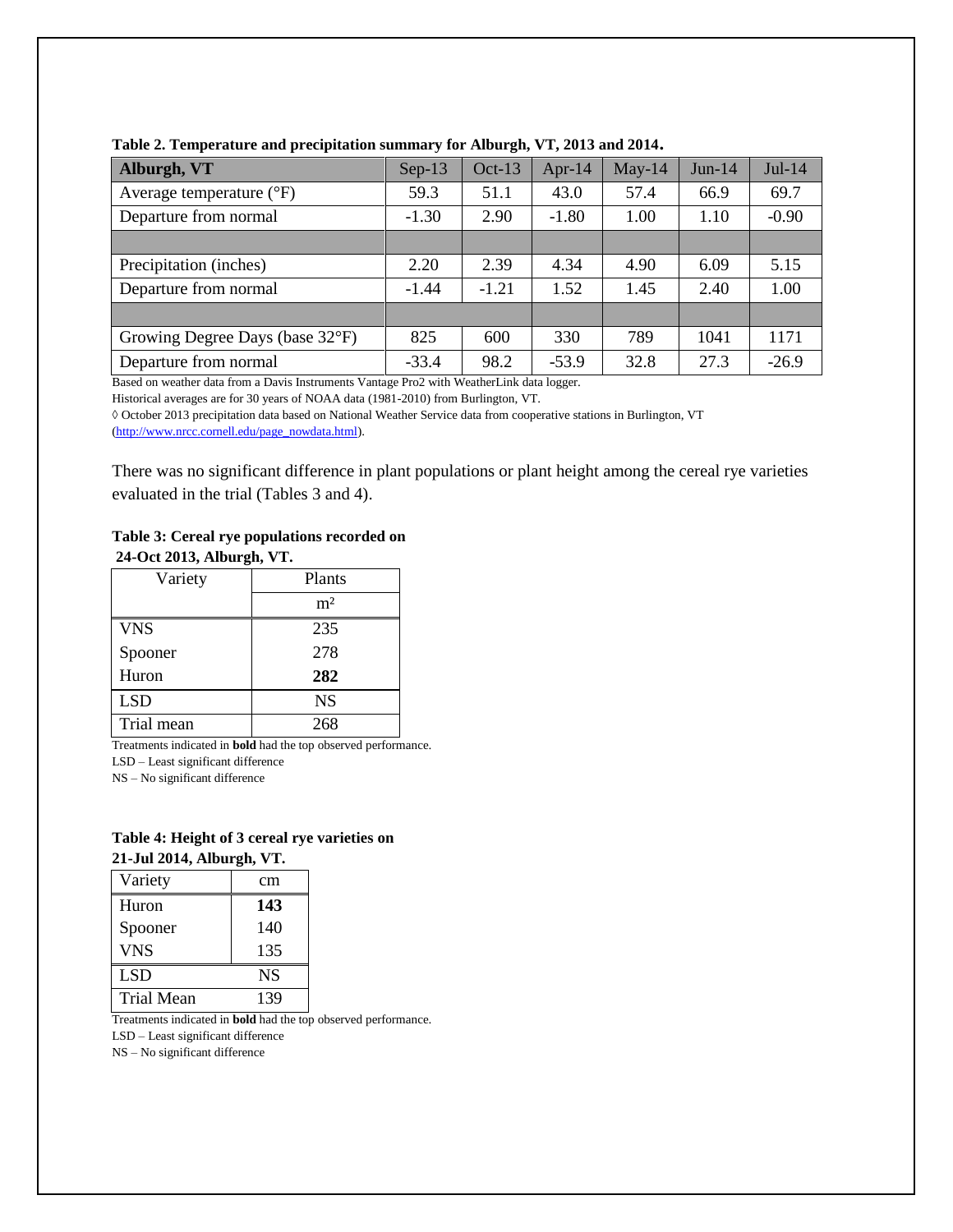Variety VNS had the highest yield, although it was not significantly different from the other two varieties (Table 5, Figure 1). Huron had the highest test weight, also not significantly different from the other two. Harvest moisture was significantly lower in Spooner than in Huron and VNS (Table 5).

| Variety    | Yield @ 13.5% moisture   | Harvest moisture | Test weight            |  |
|------------|--------------------------|------------------|------------------------|--|
|            | $lbs$ acre <sup>-1</sup> | %                | $lbs$ bu <sup>-1</sup> |  |
| Huron      | 1998                     | 20.8             | 51.3                   |  |
| Spooner    | 2150                     | 20.1             | 50.3                   |  |
| <b>VNS</b> | 2299                     | 20.8             | 51.1                   |  |
| <b>LSD</b> | <b>NS</b>                | 0.38             | <b>NS</b>              |  |
| Trial mean | 2149                     | 20.6             | 50.9                   |  |

|  |  |  | Table 5: Yield, harvest moisture and test weight by variety, Alburgh, VT 2014. |  |
|--|--|--|--------------------------------------------------------------------------------|--|
|  |  |  |                                                                                |  |

Treatments indicated in **bold** had the top observed performance.

LSD – Least significant difference

NS – No significant difference



**Figure 1: Yield of 3 cereal rye varieties, Alburgh, VT 2014.**

Grain quality did not differ by cereal rye variety with average crude protein across the varieties being 8.08 percent and DON levels falling below the acceptable level for human consumption of 1ppm (Table 6). Falling numbers for cereal rye were well below the wheat acceptable standard of 250 seconds. It is unclear if falling number is a good indicator of cereal rye baking quality.

| Table 0. Grain quality of 3 cereal rye varieties, Alburgii, y 1 2014 |                              |                |            |  |  |  |  |
|----------------------------------------------------------------------|------------------------------|----------------|------------|--|--|--|--|
| Variety                                                              | Crude protein @ 12% moisture | Falling number | <b>DON</b> |  |  |  |  |
|                                                                      | $\%$                         | seconds        | ppm        |  |  |  |  |
| Huron                                                                | 8.06                         | 120.5          | 0.63       |  |  |  |  |
| Spooner                                                              | 8.19                         | 126.5          | 0.93       |  |  |  |  |
| <b>VNS</b>                                                           | 7.99                         | 126.5          | 0.83       |  |  |  |  |
| <b>LSD</b>                                                           | <b>NS</b>                    | <b>NS</b>      | <b>NS</b>  |  |  |  |  |
| Trial                                                                |                              |                |            |  |  |  |  |
| Mean                                                                 | 8.08                         | 125            | 0.80       |  |  |  |  |

#### **Table 6: Grain quality of 3 cereal rye varieties, Alburgh, VT 2014**

Treatments indicated in **bold** had the top observed performance.

LSD – Least significant difference

NS – No significant difference